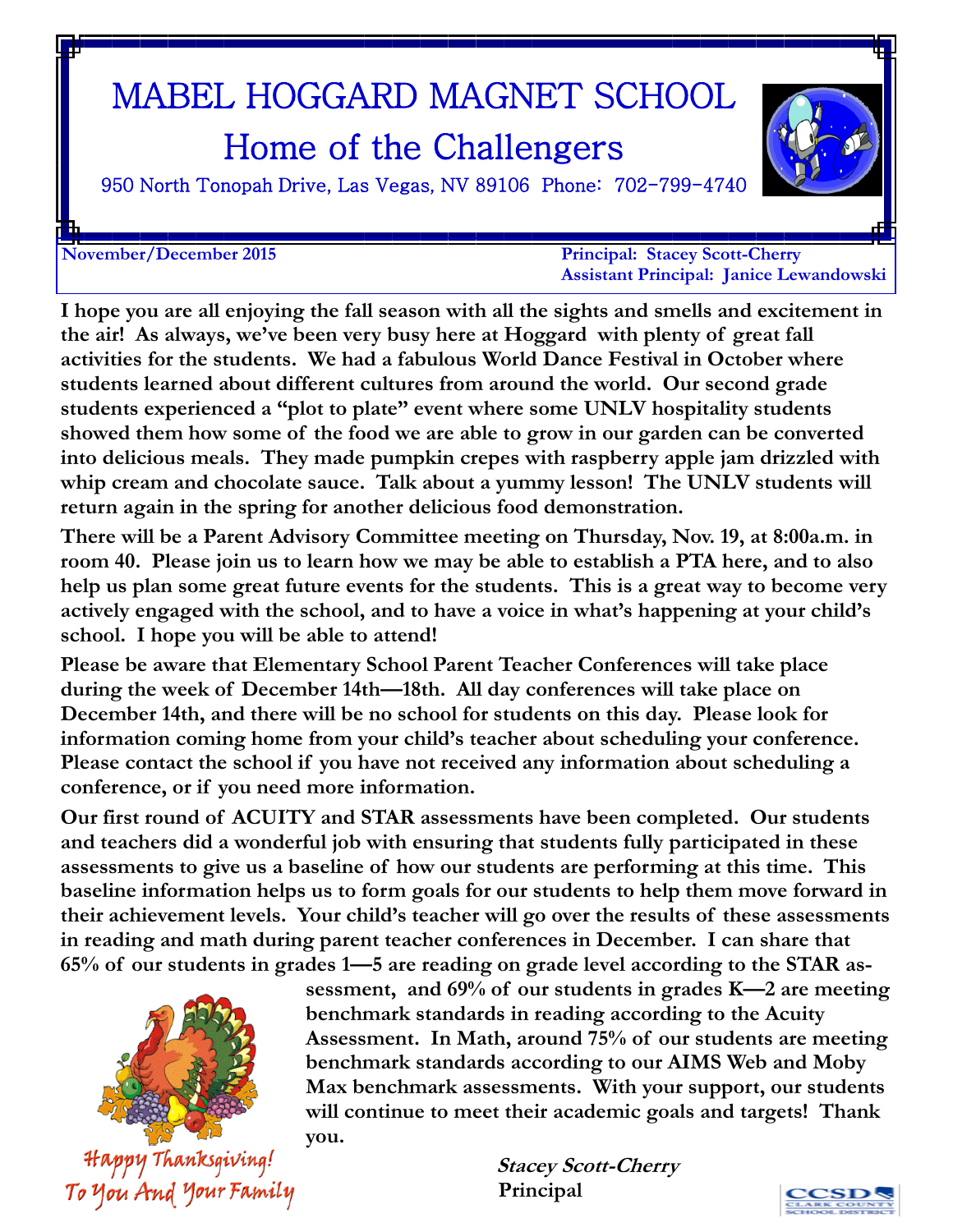# **NEWS FROM AROUND OUR CAMPUS**



### **Library Time With Mrs. Dailey**

**The Scholastic Book Fair will be arriving soon. Our "Monster Book Fair" will be held in the library on Nov. 25 to Dec. 2 from 8:00 a.m. to 4:00 p.m.. Proceeds will go to the library and benefit all of our students. Remember: Reading is so much fun, you'll get goosebumps!** 

**The Accelerated Reader program is definitely off to a great start this year. Many students are reading and taking quizzes daily in the library before school and during lunch. A few of our students have already earned over 100 points. At the end of the school year, many of our students will be rewarded for their dedication to reading at the A.R. Pizza Party in the library. We are very proud of all of our readers!**

#### **Student Leader Lowdown by: Jean Reyes and Nate Wilkins**

**As this year's student leader officials continue to look bright, we celebrated some special events: Our school celebrated our first Mix It Up Day on October 27, 2015. Students mingled during lunch meeting new friends.** 

**Thanks to all who donated their time, candy, and cars to make for a triumphant Trunk or Treat! Our first skate night of the year was a blast! We look forward to our second skate night in March. Celebrating these events was exciting! We continue to gather nonperishable food items until November 20 to support the Las Vegas Rescue Mission. More upcoming events include the Downtown Las Vegas Santa Run to assist Opportunity Village on December 5, 2015. You can register to run with our school group: HO HO Hoggard at lasvegassantarun.org or you can donate towards our fundraising goal at https://opportunityvillage.enmotive.com/registrations /fundraising.**

**We are continuing our First Friday sales where we sell treats during all lunch periods.**

#### First Grade Happenings

**First grade has been filled with a variety of learning in all areas. In science, students have been learning about rocks and are beginning to investigate the science behind balancing objects and having a fun time trying to balance crayfish and triangles. In animal lab, the students explored the characteristics and life cycles of the animals. They also learned about the life cycle of plants, pumpkins, and planted vegetable seeds in the garden. Unfortunately they have not all germinated, but we are hoping to have carrots and radishes for our upcoming Thanksgiving celebration. In addition, the students are learning the importance of using science journals to record observations and information, just like scientists.**

**In math, students are identifying, counting and writing numbers from 0-120. They are comparing numbers and getting familiar with solving addition and subtraction problems using manipulatives, a number grid and the number line. Additionally, they are learning about place value and fact families.**

**This year students are also using a new book series, Flying Start to Literacy for small group instruction. Students have all shared their first oral book report with their class and other presentations will be coming. These are only a few of the highlights happening in first grade. We look forward to the holiday weeks with more exciting experiences and engaged hands-on learning.**

### **Musical Notes with Mrs. Ameling**



**All students danced their best on October 29th at the World Dance Festival. Thank you parents for providing the costumes from Russia, Brazil, Portugal, Mexico, Italy and Japan! The students looked great! We are happy to have** 

**Ms. Seo as our student teacher from UNLV. She will be with us through December and is a talented pianist and musician.** 

**You are invited to attend the winter concert entitled, "A Holiday of Music", on Thurs. Dec. 17 at 9:40 a.m. and 1:30 p.m. in the Multipurpose Room. We will feature the Mabel Hoggard Honor Choir, 4th and 5th grade Dance Ensembles, and the 5th grade Recorder and Instrument Ensembles. We guarantee the students' performances will put you in a holiday spirit!**

**In music class, all students have been working on their singing voices, moving to the pulse , playing instruments and creating their own music. As third grader, Vandalyn Holmes, says, "Sing! Dance! Create! And Play! You can do it anytime, you can do it today!"**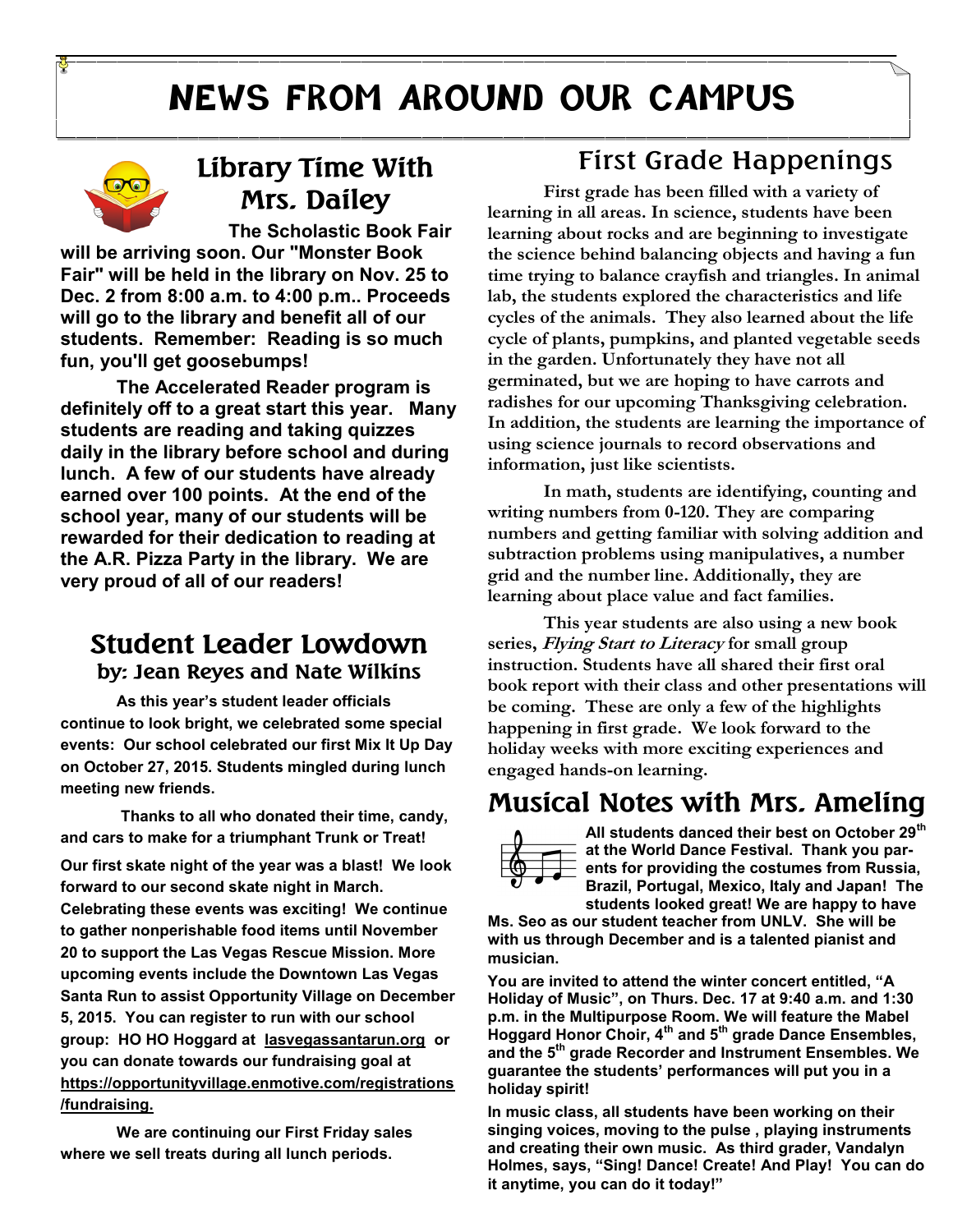## Students of the Month **OCTOBER, 2015**



| <b>ROOM</b> | <b>OUTSTANDING STUDENT</b> | <b>MOST IMPROVED</b>  |
|-------------|----------------------------|-----------------------|
| 2           | Rayne Montgomery           | Paola Garcia          |
| 3           | Loryn Sturgis              | Luke Morelock         |
| 4           | Michael Reynolds           | Milliona Abraham      |
| 5           | Alannah Gruner             | Aaron Ruiz Gonzalez   |
| 6           | Mahisha Mohotti            | Rut Toledo-Perez      |
|             | Teresa Duque               | River Poort           |
| 8           | Derek Octaviano            | Belen Perez Ramirez   |
| q           | Aleza Aragones             | Thomas Jay            |
| 10          | Kenn Sourjah               | David Martinez        |
| 11          | Sophia Griffin             | Ian Ramirez           |
| 13          | Reina Bungay               | Tristan Godoy         |
| 14          | Saron Gulilat              | Cameron Paul Fernando |
| 15          | London Lee                 | Logan Garcia          |
| 16          | Michelle Mejia Garcia      | David Martinez Cruz   |
| 17          | Aaliyah Avery              | Raniah Haley          |
| 18          | Destiny Islas-Pacrem       | Isabel Aguino Arrieta |
| 19          | Jairo Cruz                 | Nate Damewood         |
| 20          | Shayla Toledo-Perez        | Moriah Filimona       |
| 24          | Emely San Juan             | Naomi Valtierra       |
| 32          | Luis Ramirez               | Kinverly Martin       |

## **Art Contest Winners!**

\_\_\_\_\_\_\_\_\_\_\_\_\_\_\_\_\_\_\_\_\_\_\_\_\_\_\_\_\_\_\_\_\_\_\_\_\_\_\_\_\_\_\_\_\_\_\_\_\_\_\_\_\_\_\_\_\_\_\_\_\_\_\_\_\_\_\_\_\_\_\_\_\_\_\_\_\_\_\_\_\_\_\_\_\_\_\_\_\_\_\_\_\_\_\_\_

**Congratulations to second grader, London Lee! She won First Place (Elementary Division) in the Las Vegas Natural History Museum and the Protectors of Tule Springs Art Contest. Congratulations to second grader, Dinil Mohotti! He took Second Place in the Art Contest! Both are in Mrs. Makowski's class! Way to go, Hoggard!**

### Fourth Grade Happenings



**This year the fourth grade is off to a fantastic start! In science, all classes have been engaged in water experiments and learning about the water cycle. Students have also been learning about simple machines and forces in Science Lab. In language arts, students have been working hard on** 

**various reading strategies and skills such as character traits and theme of a story. We are excited to continue our rigorous reading curriculum using the Common Core Support Coach. Students will be learning many skills through a variety of fiction and non-fiction texts. Additionally, this year in math we are utilizing the Common Core Support Coach; and our students are working hard on their multiplication and division facts. Keep practicing nightly at home! In January we will attend the Philharmonic Concert at The Smith Center. Parents, we encourage you to join us!**